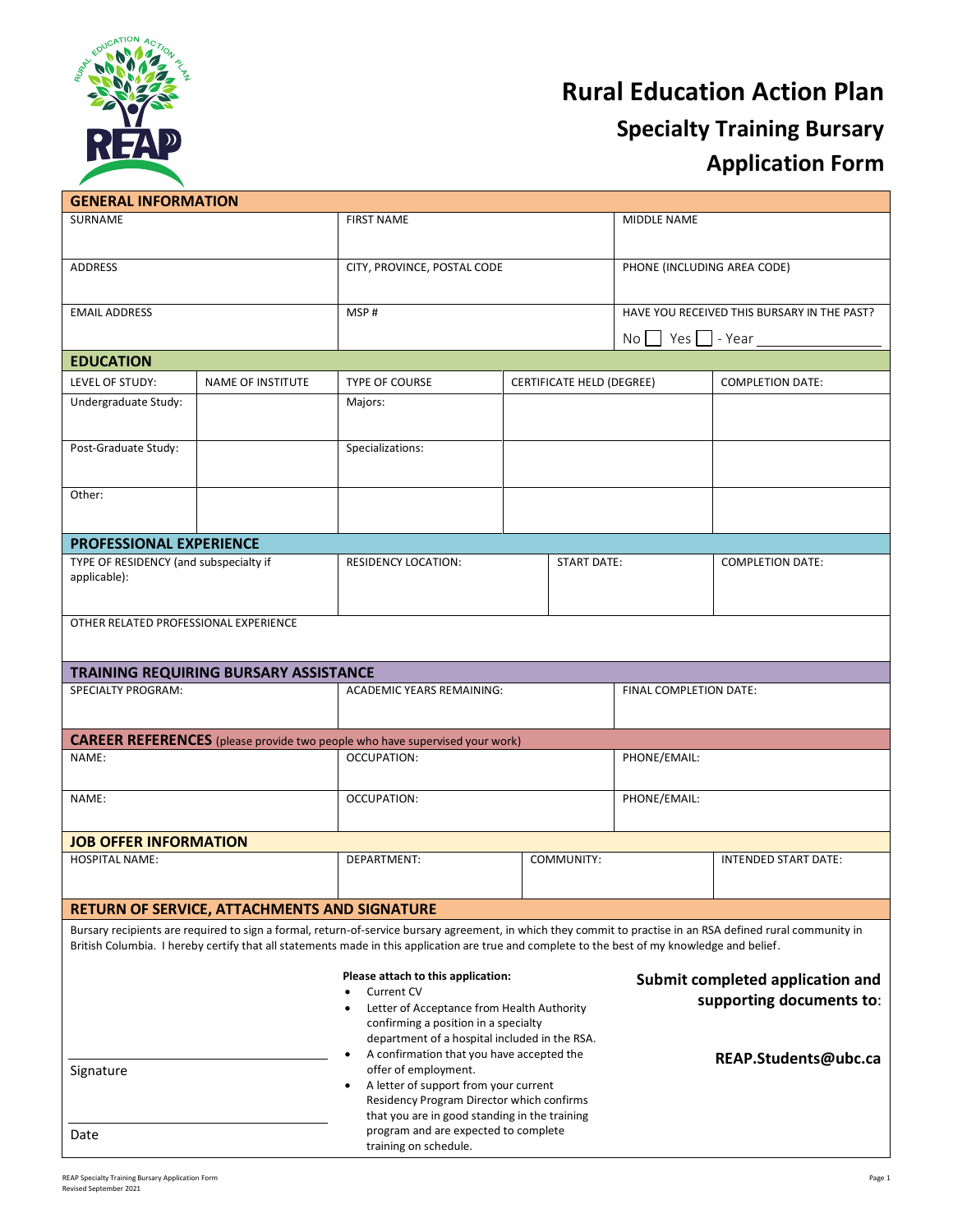# REAP Specialty Training Bursary Program

Policies and Guidelines

# **OVERVIEW**

The Specialty Training Bursary Program provides funding to rurally-bound medical specialty residents or rural physicians who and are completing focused postgraduate training that will lead to certification with the Royal College of Physicians and Surgeons of Canada. A one-year return of service requirement is attached to each year of funding received <sup>1</sup>. Preference will be given to specialties identified as being "in need" in rural communities in BC.

# ELIGIBILITY REQUIREMENTS

Residents or rural physicians are eligible to apply if they:

- are in the final two years of a Royal College of Physicians and Surgeons of Canada residency program and;
- have been accepted to a specialty position by a hospital and health authority included in the RSA pending completion of the residency program.
- Bursary funding is only available while the applicant is pursuing the residency program.

# AWARD DETAILS

Each successful applicant may be eligible for up to two years of bursary funding (at \$25,000/annum) to a maximum of \$50,000. Reapplication is required to be considered for the second year of funding and all eligibility requirements must be met at the time of reapplication.

Canada Customs and Revenue consider bursary funds taxable income.

# APPLICATION PROCEDURES

The REAP Specialty Training Bursary application package must be submitted along with all the required supporting documents by 4:30pm on the application deadline. Applications must be submitted in one PDF file including all supporting documents. Incomplete applications and applications received after the deadline will not be considered.

Your application package must include:

- 1. A completed application form;
- 2. A resume of work, academic and community experience including an outline of studies including special courses or training;
- 3. A letter of support from your current Residency Program Director that confirms that you are in good standing in the training program and are expected to complete training on schedule.
- 4. A letter of employment, endorsed by the Health Authority, to a position in a specialty department of a hospital included in the RSA.
- 5. A confirmation that you have accepted the offer of employment.

# APPLICATION DEADLINE

The application deadline is the last business day of June. Applications will be accepted for one month prior to the application deadline. Please do not submit your application prior this this time period.

Please submit your application to:

# REAP.Students@ubc.ca

 $1$  Full time is defined as practicing a minimum of nine months of the year and billing greater than \$50,000 per year (fee-for-service and alternate payments).